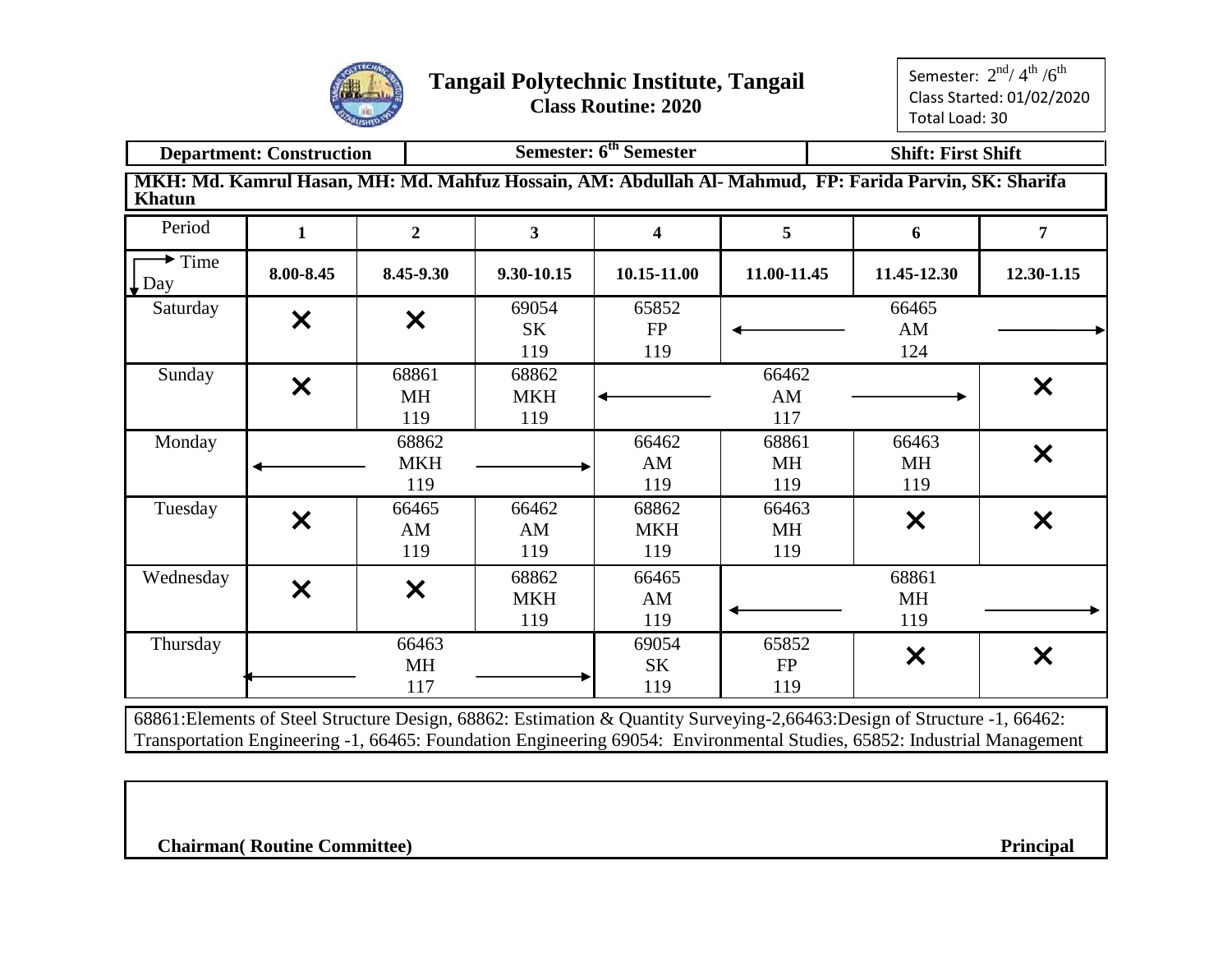

|                                   | <b>Department: Construction</b> |                           |                           | Semester: 6 <sup>th</sup> Semester |                    |                                                                                                      | <b>Shift: Second Shift</b> |
|-----------------------------------|---------------------------------|---------------------------|---------------------------|------------------------------------|--------------------|------------------------------------------------------------------------------------------------------|----------------------------|
|                                   |                                 |                           |                           |                                    |                    | MH: Md. Mahfuz Hossain, AM: Abdullah Al- Mahmud, FP:Farida Parvin, SK: Sharifa Khatun, MK: Md. Kanan |                            |
| Period                            | 1                               | $\mathbf{2}$              | $\mathbf{3}$              | 4                                  | 5                  | 6                                                                                                    | 7                          |
| $\blacktriangleright$ Time<br>Day | $1.30 - 2.15$                   | 2.15-3.00                 | 3.00-3.45                 | 3.45-4.30                          | 4.30-5.15          | 5.15-6.00                                                                                            | $6.00 - 6.45$              |
| Saturday                          | $\boldsymbol{\mathsf{X}}$       | 69054<br>SK<br>119        | 65852<br>FP<br>119        |                                    | 66465<br>AM<br>124 |                                                                                                      | $\boldsymbol{\mathsf{x}}$  |
| Sunday                            | $\boldsymbol{\mathsf{X}}$       |                           | 66463<br>MH<br>117        |                                    | 68862<br>MK<br>119 | 66462<br>AM<br>119                                                                                   | $\boldsymbol{\mathsf{X}}$  |
| Monday                            | $\boldsymbol{\mathsf{X}}$       | 66463<br><b>MH</b><br>119 | 68861<br><b>MH</b><br>119 |                                    | 66462<br>AM<br>117 |                                                                                                      | $\boldsymbol{\mathsf{X}}$  |
| Tuesday                           | $\bm{\times}$                   | 66462<br>AM<br>119        | 66465<br>AM<br>119        | 68862<br><b>MK</b><br>119          |                    | 68861<br><b>MH</b><br>119                                                                            |                            |
| Wednesday                         | $\bm{\times}$                   | 66465<br>AM<br>119        | 68862<br><b>MK</b><br>119 | 66463<br><b>MH</b><br>119          | 68861<br>MH<br>119 | $\boldsymbol{\mathsf{X}}$                                                                            | $\boldsymbol{\mathsf{X}}$  |
| Thursday                          | $\bm{\mathsf{x}}$               | 69054<br>SK<br>119        | 65852<br>FP<br>119        |                                    | 68862<br>MK<br>119 |                                                                                                      | X                          |

68861:Elements of Steel Structure Design, 68862: Estimation & Quantity Surveying-2,66463:Design of Structure -1, 66462: Transportation Engineering -1 66465: Foundation Engineering, 69054: Environmental Studies, 65852: Industrial Management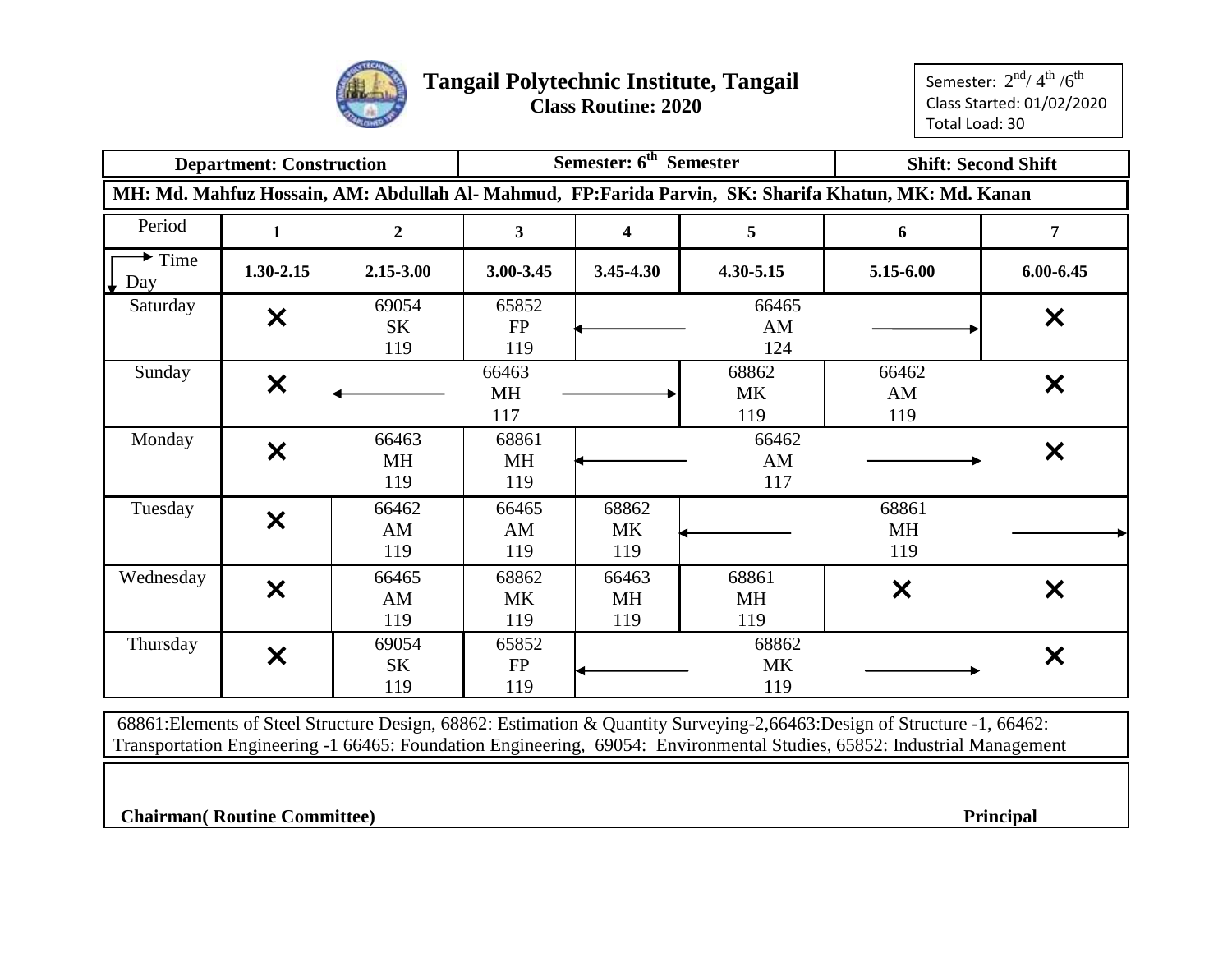

|                  | <b>Department: Construction</b> |                            |                               | Semester: 4 <sup>th</sup> Semester |                             |                                                                                                             | <b>Shift: Second Shift</b> |
|------------------|---------------------------------|----------------------------|-------------------------------|------------------------------------|-----------------------------|-------------------------------------------------------------------------------------------------------------|----------------------------|
| MK: Md. Kanan    |                                 |                            |                               |                                    |                             | MKH: Md. Kamrul Hasan, MH: Md. Mahfuz Hossain, AM: Abdullah Al- Mahmud, SS: Sujan Sarker, FP:Farida Parvin, |                            |
| Period           | $\mathbf 1$                     | $\overline{2}$             | $\mathbf{3}$                  | 4                                  | 5                           | 6                                                                                                           | 7                          |
| Time<br>Day<br>╈ | $1.30 - 2.15$                   | 2.15-3.00                  | 3.00-3.45                     | 3.45-4.30                          | 4.30-5.15                   | 5.15-6.00                                                                                                   | 6.00-6.45                  |
| Saturday         |                                 | 68841<br><b>MK</b><br>404  |                               | 65841<br>FP<br>121                 | X                           | X                                                                                                           | X                          |
| Sunday           | $\bm{\mathsf{x}}$               | 68843<br>MK<br>121         | 66441<br><b>MKH</b><br>TL-117 |                                    |                             |                                                                                                             |                            |
| Monday           | $\boldsymbol{\mathsf{X}}$       | 66441<br><b>MKH</b><br>121 | 68841<br><b>MK</b><br>121     | 68842<br><b>SS</b><br>121          |                             | 68844<br><b>MH</b><br>124                                                                                   |                            |
| Tuesday          | $\bm{\mathsf{x}}$               | 68842<br><b>SS</b><br>121  | 66441<br><b>MKH</b><br>121    | 68844<br>MH<br>121                 |                             | 66445<br>AM<br>124                                                                                          |                            |
| Wednesday        | 66445<br>AM<br>121              | 68843<br><b>MK</b><br>121  | 68844<br>MH<br>121            |                                    | 68842<br><b>SS</b><br>Field |                                                                                                             | $\bm{\mathsf{x}}$          |
| Thursday         |                                 | 68843<br><b>MK</b><br>121  |                               | 65841<br>${\rm FP}$<br>121         | $\bm{\times}$               | X                                                                                                           | $\bm{\mathsf{x}}$          |

68841: Working & Structural Drawing, 68842: Construction Surveying-2, 68843: Building Facilities & Services, 68844: Hydrology & Water Resources Engineering 66441: Structural Mechanics, 66445: Geotechnical Engineering, 65841: Business Organization & Communication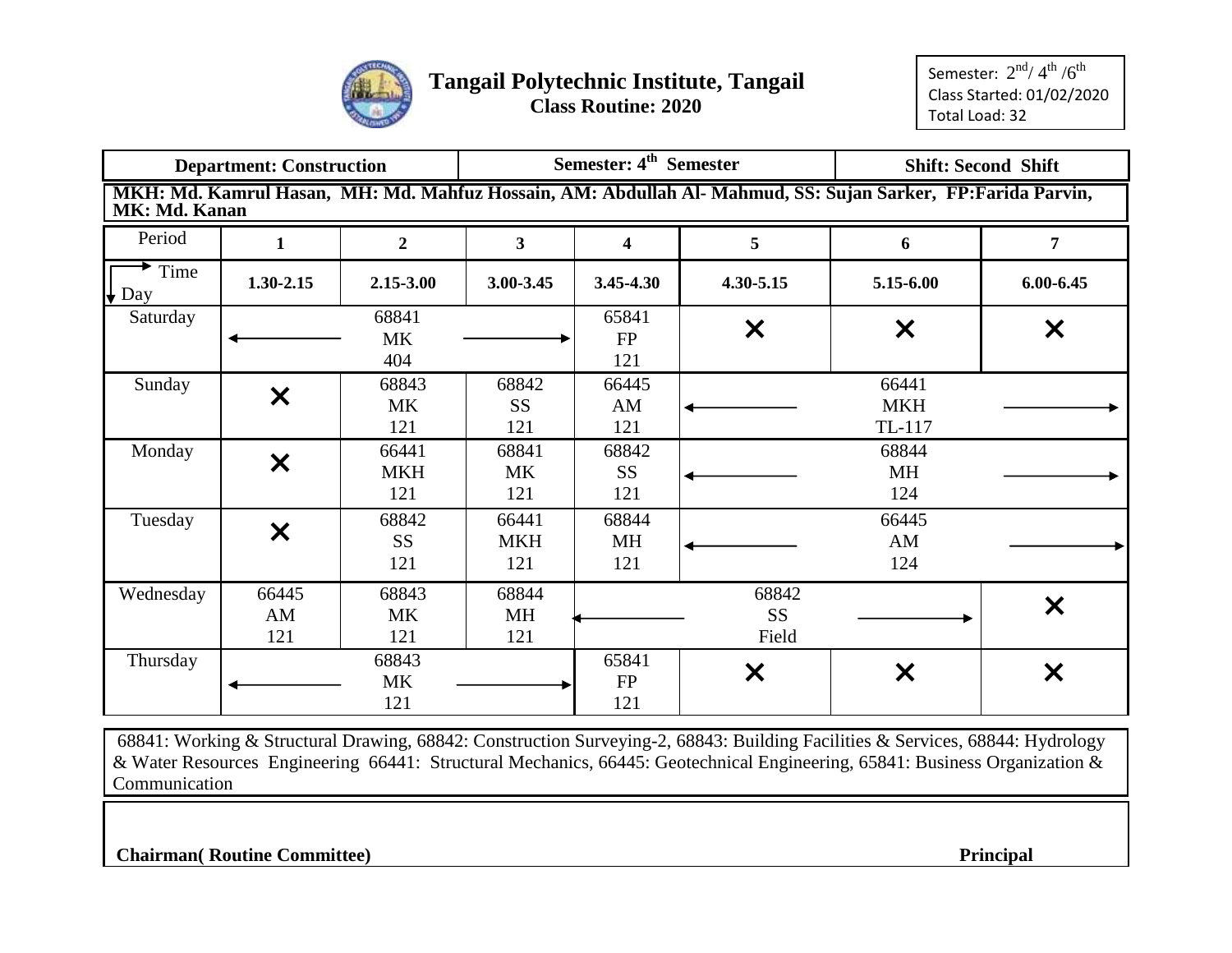

|             | <b>Department: Construction</b> |                              |                           | Semester: 4 <sup>th</sup> Semester |                                 |                                                                                                    | <b>Shift: First Shift</b> |
|-------------|---------------------------------|------------------------------|---------------------------|------------------------------------|---------------------------------|----------------------------------------------------------------------------------------------------|---------------------------|
|             |                                 |                              |                           |                                    |                                 | MKH: Md. Kamrul Hasan, AM: Abdullah Al- Mahmud, SS: Sujan Sarker, FP: Farida Parvin, MK: Md. Kanan |                           |
| Period      | $\mathbf{1}$                    | $\overline{2}$               | $\overline{\mathbf{3}}$   | $\overline{\mathbf{4}}$            | 5                               | 6                                                                                                  | 7                         |
| Time<br>Day | 8.00-8.45                       | 8.45-9.30                    | 9.30-10.15                | 10.15-11.00                        | 11.00-11.45                     | 11.45-12.30                                                                                        | 12.30-1.15                |
| Saturday    | $\bm{\times}$                   |                              | 68843<br><b>MK</b><br>121 |                                    | 65841<br>FP<br>121              | X                                                                                                  | X                         |
| Sunday      | $\bm{\times}$                   | $\bm{\times}$                | 66445<br>AM<br>121        | 68841<br><b>MK</b><br>121          |                                 | 68842<br><b>SS</b><br>Field                                                                        |                           |
| Monday      |                                 | 68841<br><b>MK</b><br>DL-404 |                           | 66441<br><b>MKH</b><br>121         | 66445<br>AM<br>121              | 68844<br><b>SS</b><br>121                                                                          | $\bm{\mathsf{x}}$         |
| Tuesday     | $\bm{\times}$                   | $\bm{\mathsf{x}}$            | 68842<br><b>SS</b><br>121 | 68843<br><b>MK</b><br>121          |                                 | 66441<br><b>MKH</b><br>TL-117                                                                      |                           |
| Wednesday   |                                 | 66445<br>AM<br>HL-124        |                           | 66441<br><b>MKH</b><br>121         | 68842<br>SS <sub>1</sub><br>121 | 68844<br><b>SS</b><br>121                                                                          | X                         |
| Thursday    | $\bm{\times}$                   | 68843<br><b>MK</b><br>121    | 65841<br>FP<br>121        | 68842<br><b>SS</b><br>121          |                                 | 68844<br><b>SS</b><br>HL-124                                                                       |                           |

68841: Working & Structural Drawing, 68842: Construction Surveying-2, 68843: Building Facilities & Services, 68844: Hydrology & Water Resources Engineering 66441: Structural Mechanics, 66445: Geotechnical Engineering, 65841: Business Organization & Communication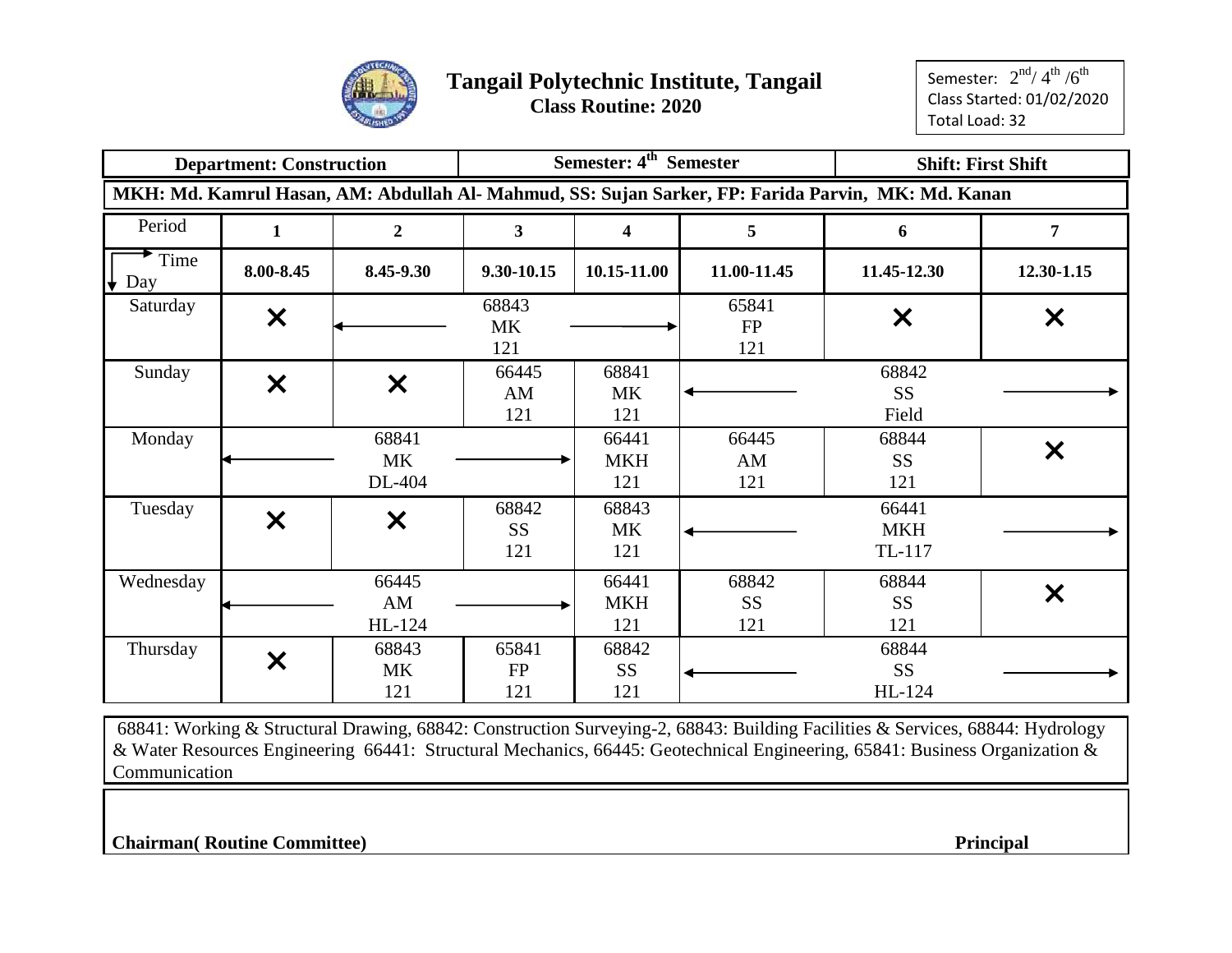

|                  | <b>Department: Construction</b> |                                       | Semester: 2 <sup>nd</sup> Semester<br><b>Shift: First Shift</b><br>MSI: Mohammad Shariful Islam, SS: Sujan Sarker, AKB: Ashis Kumar Bhowmick, AS: Anamika Saha, SIMU: Shimu, |                           |                            |                             |                           |  |  |  |  |
|------------------|---------------------------------|---------------------------------------|------------------------------------------------------------------------------------------------------------------------------------------------------------------------------|---------------------------|----------------------------|-----------------------------|---------------------------|--|--|--|--|
|                  |                                 | NsK: Nasrin Khanam, AA: Azizur Rahman |                                                                                                                                                                              |                           |                            |                             |                           |  |  |  |  |
| Period           | 1                               | $\overline{2}$                        | 3 <sup>1</sup>                                                                                                                                                               | 4                         | 5                          | 6                           | $\overline{7}$            |  |  |  |  |
| Time<br>Day<br>₩ | 8.00-8.45                       | 8.45-9.30                             | 9.30-10.15                                                                                                                                                                   | 10.15-11.00               | 11.00-11.45                | 11.45-12.30                 | 12.30-1.15                |  |  |  |  |
| Saturday         |                                 | 65921<br><b>AKB</b><br>122            | 66421<br><b>MSI</b><br>122                                                                                                                                                   |                           | 65922<br>NsK<br>408        |                             | $\boldsymbol{\mathsf{X}}$ |  |  |  |  |
| Sunday           |                                 | 65722<br>AA<br>122                    |                                                                                                                                                                              | 68822<br><b>SS</b><br>122 | 66421<br><b>MSI</b><br>122 | 65811<br>AS<br>122          | $\boldsymbol{\mathsf{x}}$ |  |  |  |  |
| Monday           | $\boldsymbol{\mathsf{X}}$       |                                       | 68822<br><b>SS</b><br>TL-117                                                                                                                                                 |                           |                            | 65921<br><b>AKB</b><br>122  | $\boldsymbol{\mathsf{X}}$ |  |  |  |  |
| Tuesday          |                                 | 66421<br><b>MSI</b><br>TL-117         |                                                                                                                                                                              | 65922<br>NsK<br>122       |                            | 65921<br><b>AKB</b><br>122  | $\bm{\mathsf{X}}$         |  |  |  |  |
| Wednesday        |                                 | 66611<br><b>SIMU</b><br>123           |                                                                                                                                                                              | 65811<br>AS<br>122        | 65922<br>NsK<br>122        | $\boldsymbol{\mathsf{X}}$   | $\boldsymbol{\mathsf{X}}$ |  |  |  |  |
| Thursday         | X                               | 65922<br>NsK<br>122                   | 65811<br>AS<br>122                                                                                                                                                           | 65722<br>AA<br>122        |                            | 66611<br><b>SIMU</b><br>123 |                           |  |  |  |  |

66421: Civil Engineering Materials, 68822: Construction Field Practices, 65722: Communicative English, 65811: Social Science 65921: Mathematics-2, 65922: Physics-2, 66611: Computer Application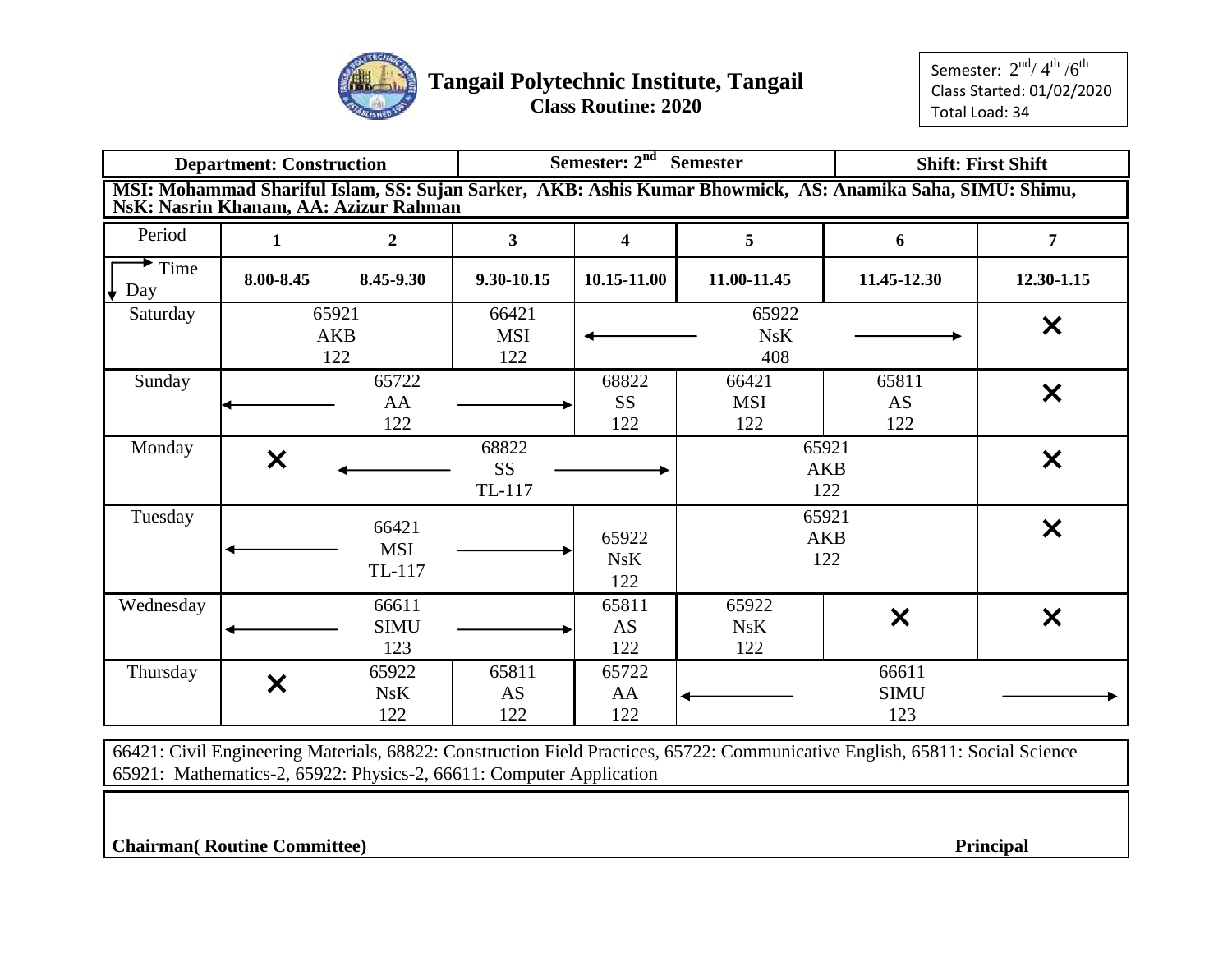

Semester:  $2^{\text{nd}}$ / $4^{\text{th}}$  / $6^{\text{th}}$ Class Started: 01/02/2020 Total Load: 34

|                                        | <b>Department: Construction</b> |                                       |                            | Semester: 2 <sup>nd</sup> Semester      |                               |                                                                                                           | <b>Shift: Second Shift</b> |  |  |
|----------------------------------------|---------------------------------|---------------------------------------|----------------------------|-----------------------------------------|-------------------------------|-----------------------------------------------------------------------------------------------------------|----------------------------|--|--|
|                                        |                                 | NsK: Nasrin Khanam, AA: Azizur Rahman |                            |                                         |                               | MSI: Mohammad Shariful Islam, AKB: Ashis Kumar Bhowmick, AS: Anamika Saha, SS: Sujan Sarker, SIMU: Shimu, |                            |  |  |
| Period                                 | 1                               | $\overline{2}$                        | $\mathbf{3}$               | $\overline{\mathbf{4}}$                 | 5                             | 6                                                                                                         | 7                          |  |  |
| $\blacktriangleright$ Time<br>Day<br>₩ | 1.30-2.15                       | 2.15-3.00                             | 3.00-3.45                  | 3.45-4.30                               | 4.30-5.15                     | 5.15-6.00                                                                                                 | $6.00 - 6.45$              |  |  |
| Saturday                               | $\bm{\times}$                   | 65922<br>NsK<br>122                   | 65811<br><b>AS</b><br>122  |                                         | 66421<br><b>MSI</b><br>TL-117 |                                                                                                           | X                          |  |  |
| Sunday                                 |                                 | 65922<br>NsK<br>408                   |                            | 68822<br><b>SS</b><br>122               |                               | 65921<br><b>AKB</b><br>122                                                                                | $\bm{\times}$              |  |  |
| Monday                                 |                                 | 66611<br><b>SIMU</b><br>123           |                            | 65722<br>AA<br>122                      |                               | 65921<br><b>AKB</b><br>122                                                                                | $\bm{\times}$              |  |  |
| Tuesday                                | $\bm{\mathsf{x}}$               | 65922<br>NsK<br>122                   | 66421<br><b>MSI</b><br>122 | 65811<br>AS<br>122                      | 68822<br><b>SS</b><br>TL-117  |                                                                                                           |                            |  |  |
| Wednesday                              |                                 | 66611<br><b>SIMU</b><br>123           |                            |                                         | 65921<br><b>AKB</b><br>122    | 66421<br><b>MSI</b><br>122                                                                                | X                          |  |  |
| Thursday                               | $\bm{\times}$                   | 65922<br>NsK<br>122                   | 65811<br>AS<br>122         | 65722<br>$\bm{\mathsf{x}}$<br>AA<br>122 |                               |                                                                                                           |                            |  |  |

66421: Civil Engineering Materials, 68822: Construction Field Practices, 65722: Communicative English, 65811: Social Science 65921: Mathematics-2, 65922: Physics-2, 66611: Computer Application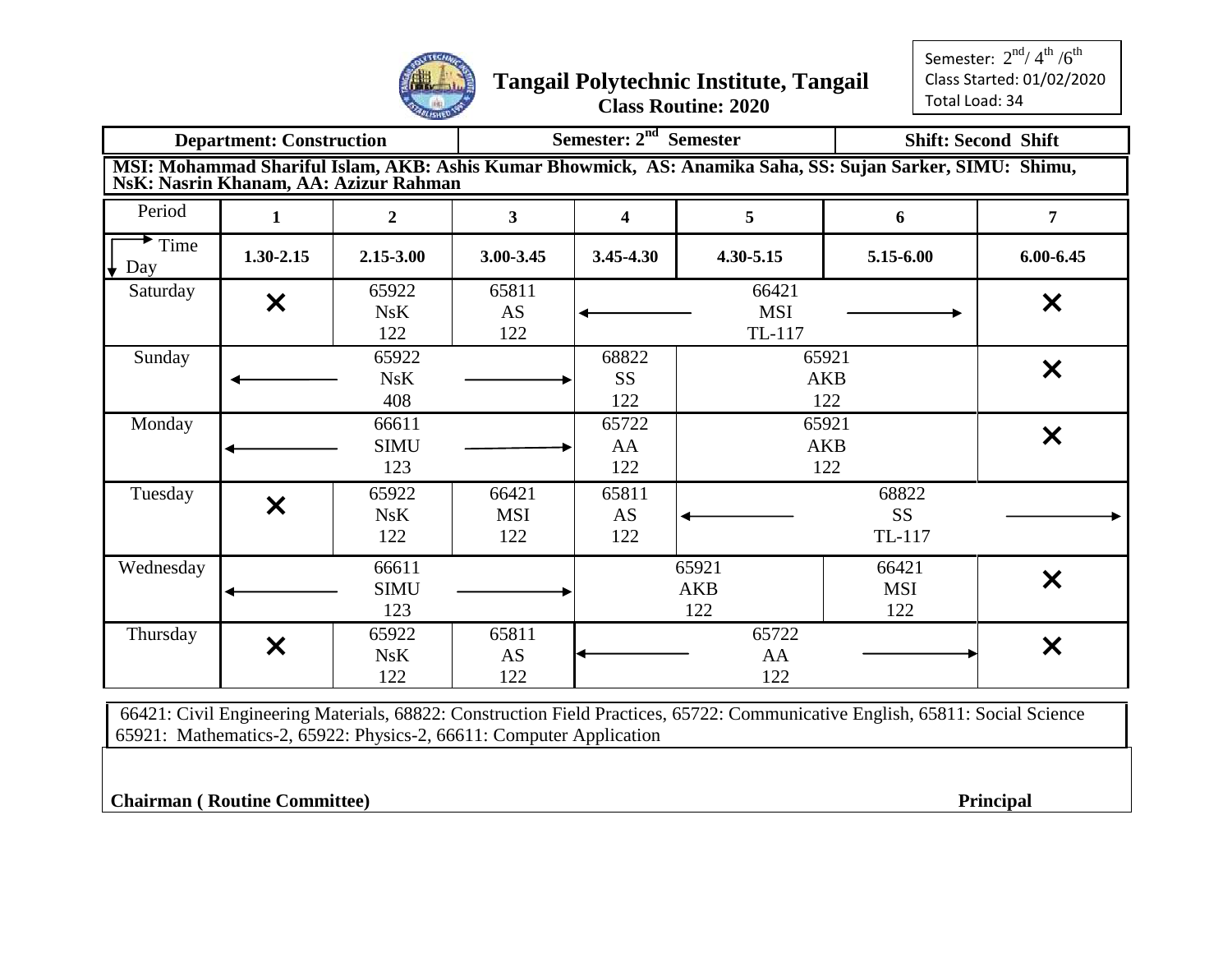

Department: Construction Technology Teacher's Name: ENGR. MD. KAMRUL HASAN (MKH) Designation: Instructor and HOD

Semester:  $2^{\rm nd}$ / $4^{\rm th}$  / $6^{\rm th}$ Class Started: 01/02/2020 Total Load: 11+05=16

| Time             |              |                |               | $1st$ Shift    |                |                |                |                          |              |              |              | $2nd$ Shift    |              |              |                 |
|------------------|--------------|----------------|---------------|----------------|----------------|----------------|----------------|--------------------------|--------------|--------------|--------------|----------------|--------------|--------------|-----------------|
| $\downarrow$ Day | 8.00<br>8.45 | 8.45<br>9.30   | 9.30<br>10.15 | 10.15<br>11.00 | 11.00<br>11.45 | 11.45<br>12.30 | 12.30<br>1.15  |                          | 1.30<br>2.15 | 2.15<br>3.00 | 3.00<br>3.45 | 3.45<br>4.30   | 4.30<br>5.15 | 5.15<br>6.00 | 6.00<br>6.45    |
|                  | $\mathbf{1}$ | $\overline{2}$ | 3             | 4              | 5              | 6              | $\overline{7}$ |                          |              | 2            | 3            | $\overline{4}$ | 5            | 6            | $7\phantom{.0}$ |
| Saturday         |              |                |               |                |                |                |                |                          |              |              |              |                |              |              |                 |
| Sunday           |              |                | 68862         |                |                |                |                |                          |              | $\bullet$    |              |                |              | 66441        |                 |
|                  |              |                | 6/CONT        |                |                |                |                | $\mathbf{\underline{K}}$ |              |              |              |                |              | 4/CONT       |                 |
|                  |              |                | 119           |                |                |                |                | $\blacktriangleleft$     |              |              |              |                |              | TL-117       |                 |
|                  |              | 68862          |               | 66441          |                |                |                | $\mathbf \Xi$            |              | 66441        |              |                |              |              |                 |
| Monday           |              | 6/CONT         |               | 4/CONT         |                |                |                | $\approx$                |              | 4/CONT       |              |                |              |              |                 |
|                  |              | 119            |               | 121            |                |                |                | $\mathbf{m}$             |              | 121          |              |                |              |              |                 |
|                  |              |                |               | 68862          |                | 66441          |                |                          |              |              | 66441        |                |              |              |                 |
| Tuesday          |              |                |               | 6/CONT         |                | 4/CONT         |                |                          |              |              | 4/CONT       |                |              |              |                 |
|                  |              |                |               | 119            |                | TL-117         |                |                          |              |              | 121          |                |              |              |                 |
|                  |              |                | 68862         | 66441          |                |                |                |                          |              |              |              |                |              |              |                 |
| Wednesday        |              |                | 6/CONT        | 4/CONT         |                |                |                |                          |              |              |              |                |              |              |                 |
|                  |              |                | 119           | 121            |                |                |                |                          |              |              |              |                |              |              |                 |
| Thursday         |              |                |               |                |                |                |                |                          |              |              |              |                |              |              |                 |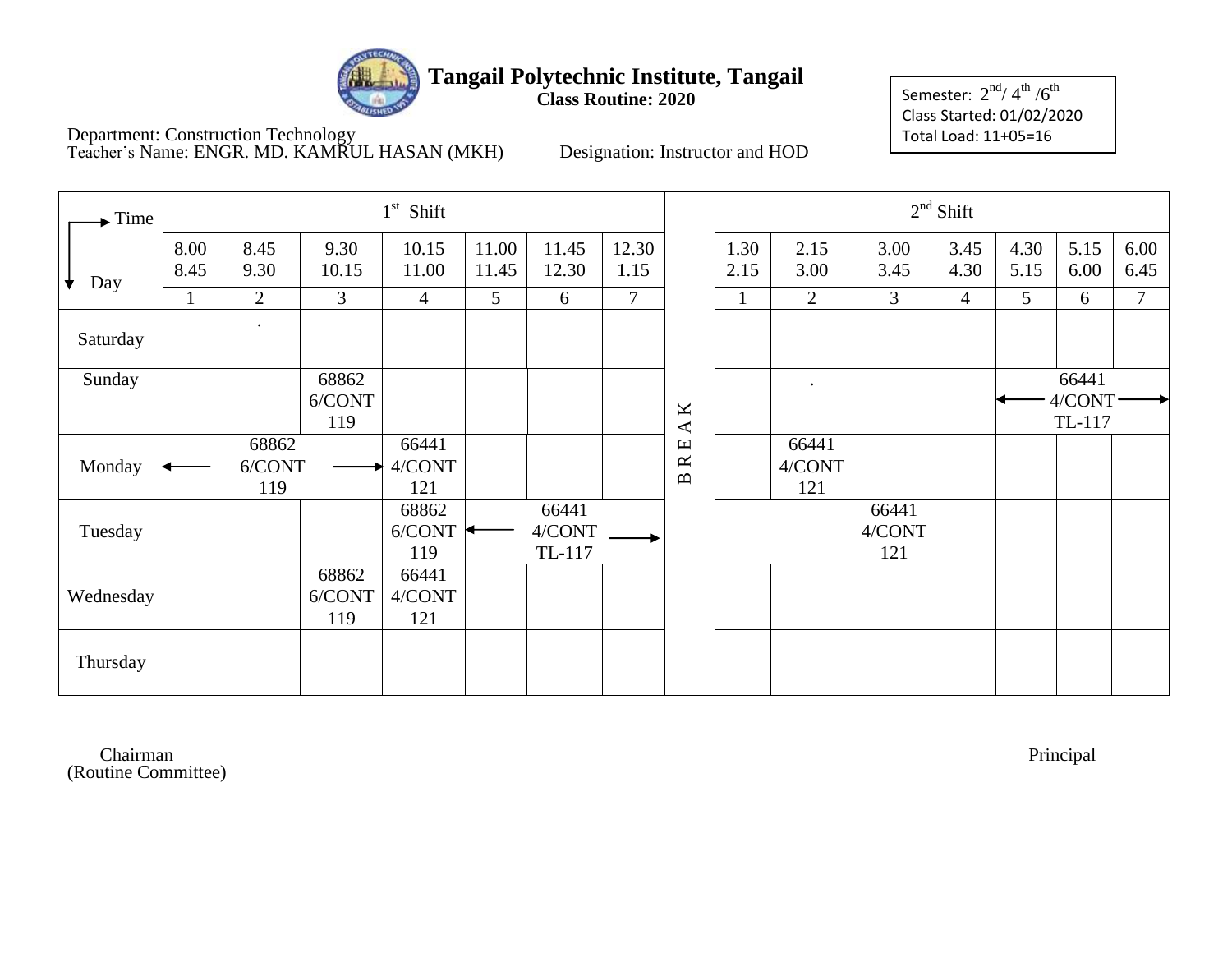

**Class Routine: 2020**

Department: Construction Technology Teacher's Name: MD. MAHFUZ HOSSAIN (MH) Designation: Instructor

Semester:  $2^{\rm nd}$ / $4^{\rm th}$  / $6^{\rm th}$ Class Started: 01/02/2020 Total Load: 10+15=25

| $\blacktriangleright$ Time |              |                        |                | $1st$ Shift    |                        |                        |                |                                     |              |                        |                        | $2nd$ Shift            |                        |                        |              |
|----------------------------|--------------|------------------------|----------------|----------------|------------------------|------------------------|----------------|-------------------------------------|--------------|------------------------|------------------------|------------------------|------------------------|------------------------|--------------|
| $\big  \big\{\big\}$ Day   | 8.00<br>8.45 | 8.45<br>9.30           | 9.30<br>10.15  | 10.15<br>11.00 | 11.00<br>11.45         | 11.45<br>12.30         | 12.30<br>1.15  |                                     | 1.30<br>2.15 | 2.15<br>3.00           | 3.00<br>3.45           | 3.45<br>4.30           | 4.30<br>5.15           | 5.15<br>6.00           | 6.00<br>6.45 |
|                            |              | $\overline{2}$         | $\mathfrak{Z}$ | $\overline{4}$ | $5\overline{)}$        | 6                      | $\overline{7}$ |                                     |              | $\overline{2}$         | 3                      | $\overline{4}$         | $5\overline{)}$        | 6                      | $\tau$       |
| Saturday                   |              |                        |                |                |                        |                        |                |                                     |              |                        |                        |                        |                        |                        |              |
| Sunday                     |              | 68861<br>6/CONT<br>119 |                |                |                        |                        |                | K<br>$\blacktriangleleft$           |              |                        | 66463<br>6/CONT<br>117 |                        |                        |                        |              |
| Monday                     |              |                        |                |                | 68861<br>6/CONT<br>119 | 66463<br>6/CONT<br>119 |                | Е<br>$\approx$<br>$\mathbf{\Omega}$ |              | 66463<br>6/CONT<br>119 | 68861<br>6/CONT<br>119 |                        |                        | 68844<br>4/CONT<br>124 |              |
| Tuesday                    |              |                        |                |                | 66463<br>6/CONT<br>119 |                        |                |                                     |              |                        |                        | 68844<br>4/CONT<br>121 |                        | 68861<br>6/CONT<br>119 |              |
| Wednesday                  |              |                        |                |                |                        | 68861<br>6/CONT<br>119 |                |                                     |              |                        | 68844<br>4/CONT<br>121 | 66463<br>6/CONT<br>119 | 68861<br>6/CONT<br>119 |                        |              |
| Thursday                   |              | 66463<br>6/CONT<br>117 |                |                |                        |                        |                |                                     |              |                        |                        |                        |                        |                        |              |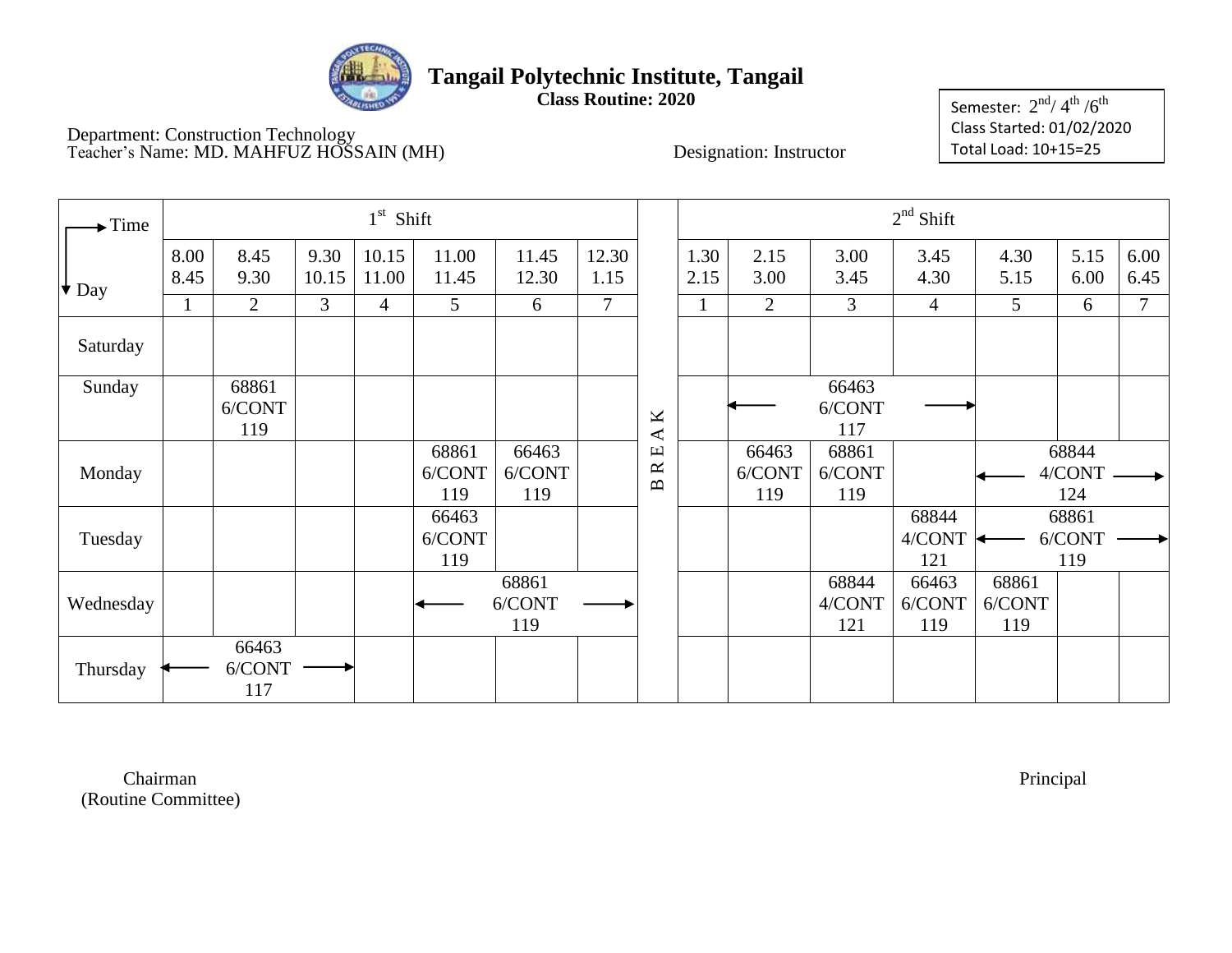

Department: Construction Technology Teacher's Name: SUJAN SARKER (SS) Designation: Junior Instructor

Semester:  $2^{\rm nd}$ / 4 $^{\rm th}$  / $6^{\rm th}$ Class Started: 01/02/2020 Total Load: 15+10=25

| $\rightarrow$ Time |              |                |                        | $1st$ Shift            |                        |                                 |               |                                                                    |              |                        |                        | $2nd$ Shift            |              |                                 |                |
|--------------------|--------------|----------------|------------------------|------------------------|------------------------|---------------------------------|---------------|--------------------------------------------------------------------|--------------|------------------------|------------------------|------------------------|--------------|---------------------------------|----------------|
| ╈<br>Day           | 8.00<br>8.45 | 8.45<br>9.30   | 9.30<br>10.15          | 10.15<br>11.00         | 11.00<br>11.45         | 11.45<br>12.30                  | 12.30<br>1.15 |                                                                    | 1.30<br>2.15 | 2.15<br>3.00           | 3.00<br>3.45           | 3.45<br>4.30           | 4.30<br>5.15 | 5.15<br>6.00                    | 6.00<br>6.45   |
|                    |              | $\overline{2}$ | $\mathfrak{Z}$         | 4                      | $5\overline{)}$        | 6                               | 7             |                                                                    |              | $\overline{2}$         | 3                      | 4                      | 5            | 6                               | $\overline{7}$ |
| Saturday           |              |                |                        |                        |                        |                                 |               |                                                                    |              |                        |                        |                        |              |                                 |                |
| Sunday             |              |                |                        | 68822<br>2/CONT<br>122 | ↞                      | 68842<br>4/CONT<br><b>FIELD</b> |               | K<br>⋖                                                             |              |                        | 68842<br>4/CONT<br>121 | 68822<br>2/CONT<br>122 |              |                                 |                |
| Monday             |              |                | 68822<br>2/CONT<br>117 |                        |                        | 68844<br>4/CONT<br>121          |               | $\boxed{\underline{\mathbf{L}}}$<br>$\approx$<br>$\mathbf{\Omega}$ |              |                        |                        | 68842<br>4/CONT<br>121 |              |                                 |                |
| Tuesday            |              |                | 68842<br>4/CONT<br>121 |                        |                        |                                 |               |                                                                    |              | 68842<br>4/CONT<br>121 |                        |                        |              | 68822<br>2/CONT<br>117          |                |
| Wednesday          |              |                |                        |                        | 68842<br>4/CONT<br>121 | 68844<br>4/CONT<br>121          |               |                                                                    |              |                        |                        |                        |              | 68842<br>4/CONT<br><b>FIELD</b> |                |
| Thursday           |              |                |                        | 68842<br>4/CONT<br>121 |                        | 68844<br>4/CONT<br>HL-124       |               |                                                                    |              |                        |                        |                        |              |                                 |                |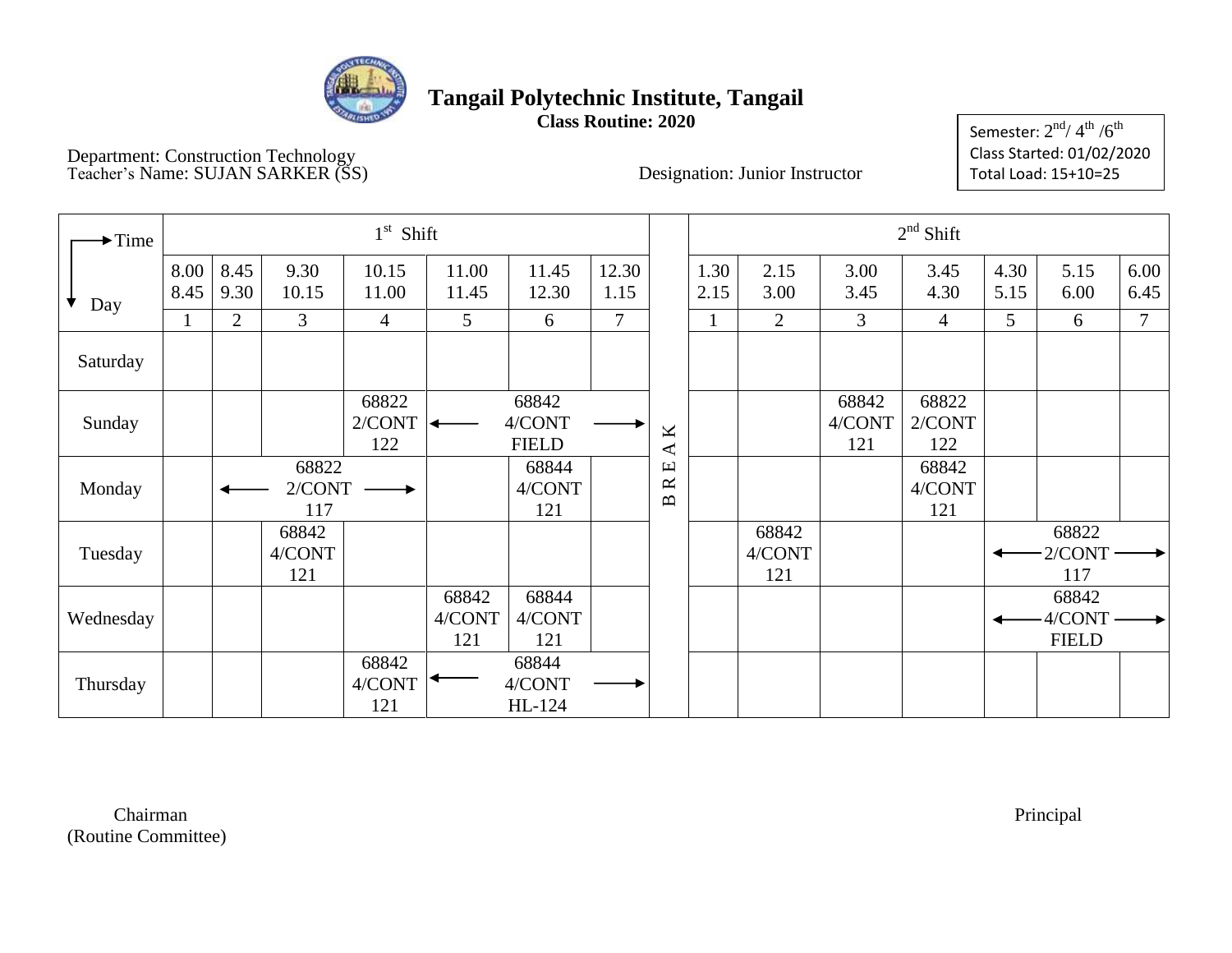

Department: Construction Technology Teacher's Name: MD. KANAN (MK)

Semester:  $2^{\text{nd}}$ / $4^{\text{th}}$  / $6^{\text{th}}$ Class Started: 01/02/2020 Total Load: 09+15=24

| $\blacktriangleright$ Time |              |                        |                        | $1st$ Shift            |                 |                |                |                                                  |              |                        |                          | $2nd$ Shift            |                        |              |                |
|----------------------------|--------------|------------------------|------------------------|------------------------|-----------------|----------------|----------------|--------------------------------------------------|--------------|------------------------|--------------------------|------------------------|------------------------|--------------|----------------|
| $\star$ Day                | 8.00<br>8.45 | 8.45<br>9.30           | 9.30<br>10.15          | 10.15<br>11.00         | 11.00<br>11.45  | 11.45<br>12.30 | 12.30<br>1.15  |                                                  | 1.30<br>2.15 | 2.15<br>3.00           | 3.00<br>3.45             | 3.45<br>4.30           | 4.30<br>5.15           | 5.15<br>6.00 | 6.00<br>6.45   |
|                            | $\bf{I}$     | $\overline{2}$         | 3                      | $\overline{4}$         | $5\overline{)}$ | 6              | $\overline{7}$ |                                                  |              | $\overline{2}$         | 3                        | $\overline{4}$         | 5                      | 6            | $\overline{7}$ |
| Saturday                   |              |                        | 68843<br>4/CONT<br>121 |                        |                 |                |                |                                                  |              | 68841<br>4/CONT<br>404 |                          |                        |                        |              |                |
| Sunday                     |              |                        |                        | 68841<br>4/CONT<br>121 |                 |                |                | $\mathbf{\underline{K}}$<br>$\blacktriangleleft$ |              | 68843<br>4/CONT<br>121 |                          |                        | 68862<br>6/CONT<br>119 |              |                |
| Monday                     |              | 68841<br>4/CONT<br>404 |                        |                        |                 |                |                | $\Xi$<br>$\approx$<br>$\mathbf{p}$               |              |                        | 68841<br>4/CONT<br>121   |                        |                        |              |                |
| Tuesday                    |              |                        |                        | 68843<br>4/CONT<br>121 |                 |                |                |                                                  |              |                        |                          | 68862<br>6/CONT<br>119 |                        |              |                |
| Wednesday                  |              |                        |                        |                        |                 |                |                |                                                  |              | 68843<br>4/CONT<br>121 | 68862<br>$6/CONT$<br>119 |                        |                        |              |                |
| Thursday                   |              | 68843<br>4/CONT<br>121 |                        |                        |                 |                |                |                                                  |              | 68843<br>4/CONT<br>121 |                          |                        | 68862<br>6/CONT<br>119 |              |                |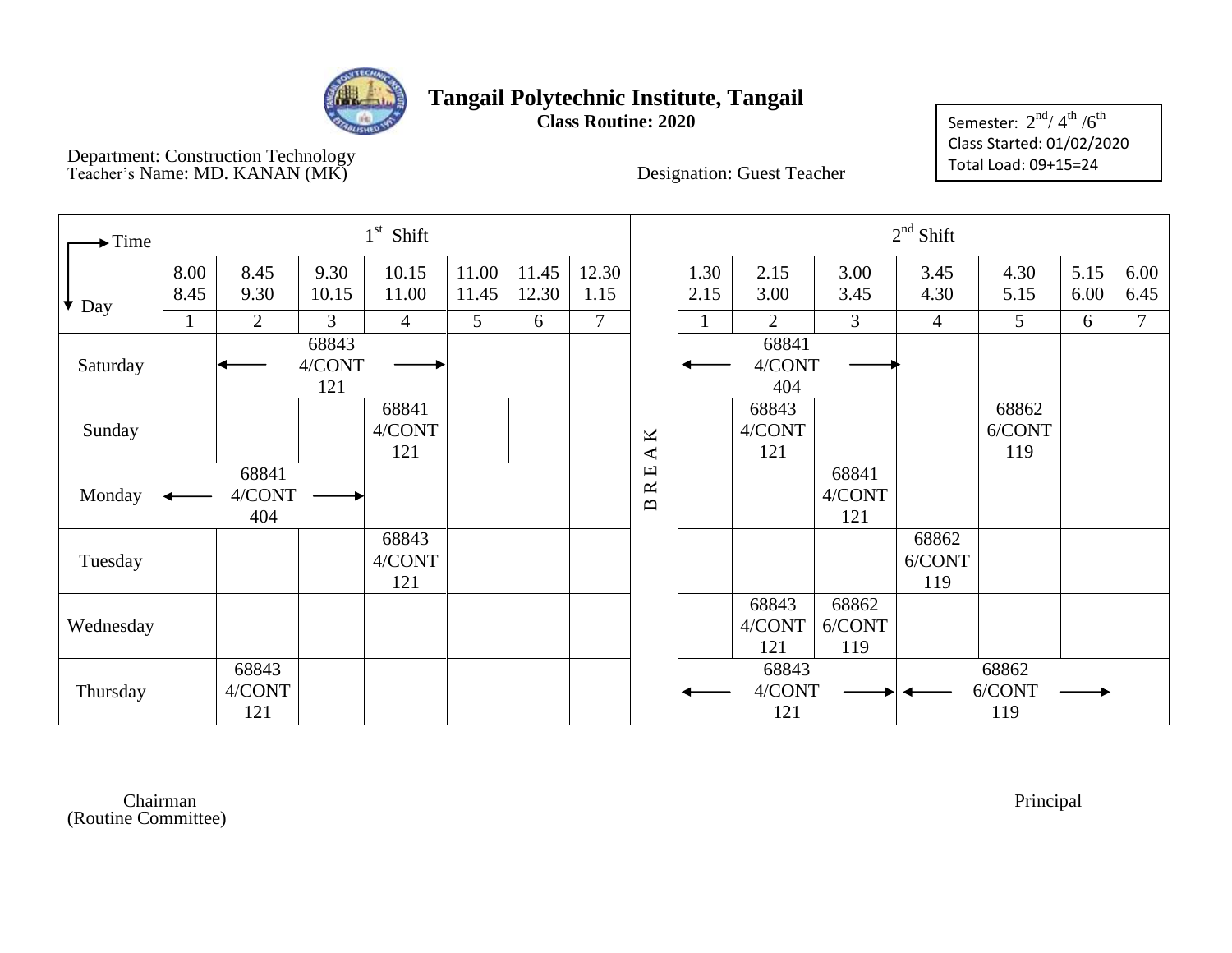

Department: Construction Technology Teacher's Name: NASIMA ZAMAN (NZ) Designation: Draftsman

Semester:  $2^{\text{nd}}$ / $4^{\text{th}}$  / $6^{\text{th}}$ Class Started: 01/02/2020 Total Load: 12+12=24

| Time      |              |              |               | $1st$ Shift    |                |                          |               |            |              |                              |                | $2nd$ Shift  |              |                              |               |
|-----------|--------------|--------------|---------------|----------------|----------------|--------------------------|---------------|------------|--------------|------------------------------|----------------|--------------|--------------|------------------------------|---------------|
| ╈<br>Day  | 8.00<br>8.45 | 8.45<br>9.30 | 9.30<br>10.15 | 10.15<br>11.00 | 11.00<br>11.45 | 11.45<br>12.30           | 12.30<br>1.15 |            | 1.30<br>2.15 | 2.15<br>3.00                 | 3.00<br>3.45   | 3.45<br>4.30 | 4.30<br>5.15 | 5.15<br>6.00                 | 6.00<br>6.45  |
|           |              | 2            | 3             | $\overline{4}$ | 5              | 6                        | $\tau$        |            | $\mathbf{1}$ | 2                            | $\mathfrak{Z}$ | 4            | 5            | 6                            | $\tau$        |
| Saturday  |              |              |               |                |                | 61011<br>2/TCT(B)<br>404 |               |            |              |                              |                |              |              |                              |               |
| Sunday    |              |              |               |                |                |                          |               | A K        |              | 61011<br>$2/TCT(A)$ –<br>404 |                |              |              |                              |               |
| Monday    |              |              |               |                |                |                          |               | <b>BRE</b> |              | 61011<br>2/TCT(B)<br>404     |                |              |              |                              |               |
| Tuesday   |              |              |               |                |                | 61011<br>2/TCT(B)<br>404 |               |            |              |                              |                |              |              | 61011<br>$2/TCT(B)$ –<br>404 | $\rightarrow$ |
| Wednesday |              |              |               |                |                | 61011<br>2/TCT(A)<br>404 |               |            |              |                              |                |              |              | 61011<br>2/TCT(A)<br>404     |               |
| Thursday  |              |              |               |                |                | 61011<br>2/TCT(A)<br>404 |               |            |              |                              |                |              |              |                              |               |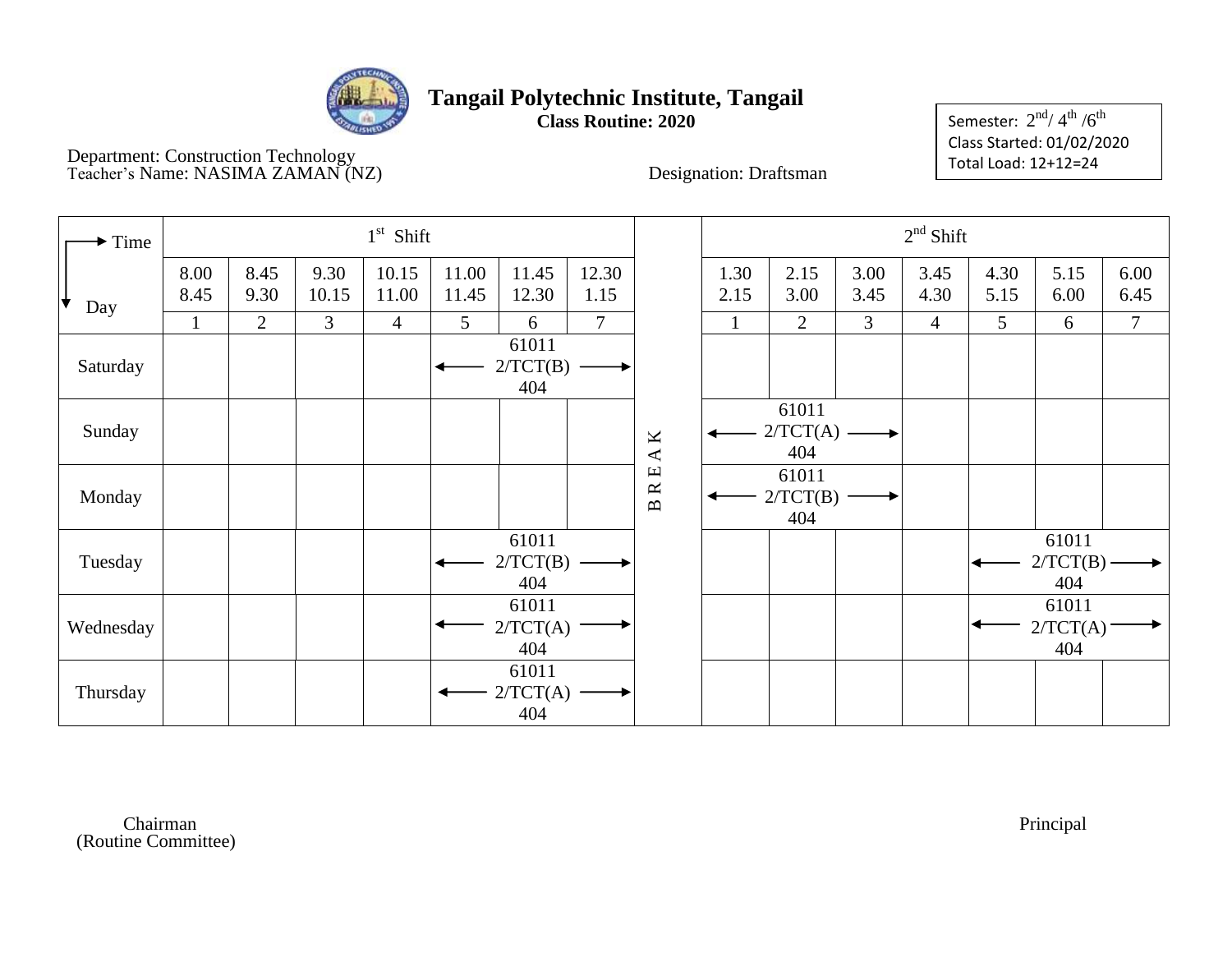

**Class Routine: 2020**

Department: Construction Lab/Shop/Room: **117 (Testing Lab)** Semester:  $2^{nd}/4^{th}/6^{th}$ Class Started: 01/02/2020 Total Load: 18+18=36

| Time      |              |                                    |               | $1st$ Shift    |                                           |                               |                |                                        |              |                |                       | $2nd$ Shift  |                                           |                                    |                |
|-----------|--------------|------------------------------------|---------------|----------------|-------------------------------------------|-------------------------------|----------------|----------------------------------------|--------------|----------------|-----------------------|--------------|-------------------------------------------|------------------------------------|----------------|
|           | 8.00<br>8.45 | 8.45<br>9.30                       | 9.30<br>10.15 | 10.15<br>11.00 | 11.00<br>11.45                            | 11.45<br>12.30                | 12.30<br>1.15  |                                        | 1.30<br>2.15 | 2.15<br>3.00   | 3.00<br>3.45          | 3.45<br>4.30 | 4.30<br>5.15                              | 5.15<br>6.00                       | 6.00<br>6.45   |
| Day       | $\mathbf{I}$ | $\overline{2}$                     | 3             | $\overline{4}$ | 5                                         | 6                             | $\overline{7}$ |                                        | $\mathbf{1}$ | $\overline{2}$ | 3                     | 4            | 5                                         | 6                                  | $\overline{7}$ |
| Saturday  |              |                                    |               |                |                                           | 66421<br>2/CT<br><b>MSI</b>   |                |                                        |              |                |                       |              | 66421<br>2/CONT<br><b>MSI</b>             |                                    |                |
| Sunday    |              |                                    |               |                | 66462<br>6/CONT<br>$\mathbf{A}\mathbf{M}$ |                               |                | $\pmb{\times}$<br>$\blacktriangleleft$ |              |                | 66463<br>6/CONT<br>MH |              |                                           | 66441<br>4/CONT<br><b>MKH</b>      |                |
| Monday    |              | 68822<br>2/CONT<br>SS <sub>1</sub> |               |                |                                           |                               |                | 口<br>$\approx$<br>$\mathbf{D}$         |              |                |                       |              | 66462<br>6/CONT<br>$\mathbf{A}\mathbf{M}$ |                                    |                |
| Tuesday   |              | 66421<br>2/CONT<br><b>MSI</b>      |               |                |                                           | 66441<br>4/CONT<br><b>MKH</b> |                |                                        |              |                |                       |              |                                           | 68822<br>2/CONT<br>SS <sub>1</sub> |                |
| Wednesday |              |                                    |               |                |                                           |                               |                |                                        |              |                |                       |              |                                           |                                    |                |
| Thursday  |              | 66463<br>6/CONT<br>MH              |               |                |                                           |                               |                |                                        |              |                |                       |              | 66421<br>2/CT<br><b>MSI</b>               |                                    |                |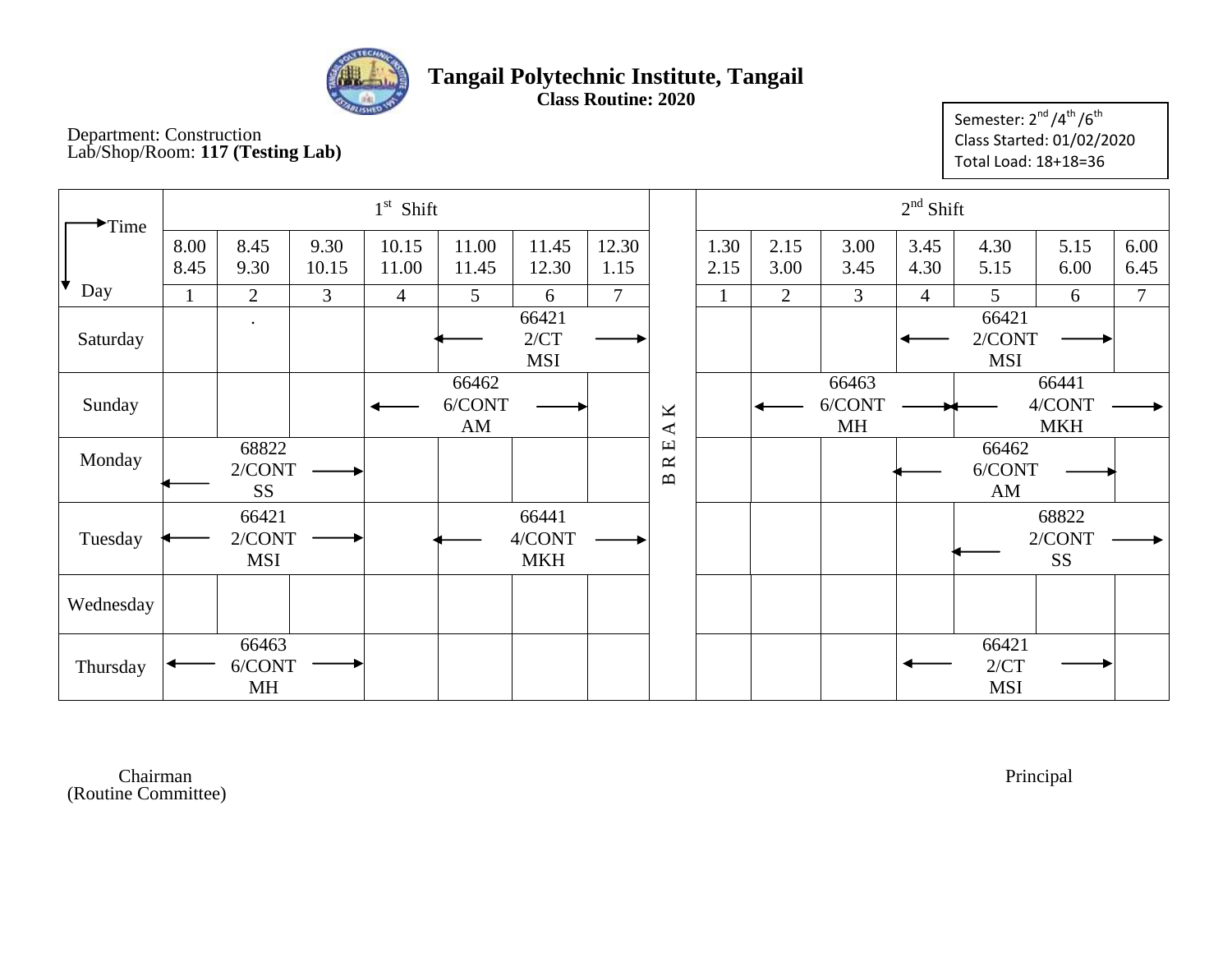

Semester:  $2^{\rm nd}$ /  $4^{\rm th}$  / $6^{\rm th}$ Class Started: 01/02/2020 Total Load: 21+21 = 42

#### Department: Construction Lab/Shop/Room: **123 (CAD Lab)**

| $\blacktriangleright$ Time |              |                                 |                         | $1st$ Shift    |                         |                                |                |                                            |              |                                 | $2nd$ Shift  |                |                     |                                 |                |
|----------------------------|--------------|---------------------------------|-------------------------|----------------|-------------------------|--------------------------------|----------------|--------------------------------------------|--------------|---------------------------------|--------------|----------------|---------------------|---------------------------------|----------------|
|                            | 8.00<br>8.45 | 8.45<br>9.30                    | 9.30<br>10.15           | 10.15<br>11.00 | 11.00<br>11.45          | 11.45<br>12.30                 | 12.30<br>1.15  |                                            | 1.30<br>2.15 | 2.15<br>3.00                    | 3.00<br>3.45 | 3.45<br>4.30   | 4.30<br>5.15        | 5.15<br>6.00                    | 6.00<br>6.45   |
| Iv<br>Day                  |              | 2                               | $\overline{3}$          | $\overline{4}$ | 5                       | 6                              | $\overline{7}$ |                                            |              | $\overline{2}$                  | 3            | $\overline{4}$ | 5                   | 6                               | $\overline{7}$ |
| Saturday                   |              |                                 |                         |                | 66611<br>2/ENT(B)<br>HA |                                |                |                                            |              |                                 |              |                |                     |                                 |                |
| Sunday                     |              | 66611<br>2/TCT(B)<br><b>LOB</b> |                         |                |                         | 66611<br>2/ENT(A)<br>HA        |                | K<br>$\blacktriangleleft$                  |              | 66611<br>2/TCT(B)<br><b>NAR</b> |              |                |                     |                                 |                |
| Monday                     |              |                                 |                         |                |                         |                                |                | $\mathbf \Xi$<br>$\approx$<br>$\mathbf{p}$ |              | 66611<br>2/CONT<br><b>SIMU</b>  |              |                |                     | 66611<br>2/CT<br>SN             |                |
| Tuesday                    |              |                                 |                         |                |                         |                                |                |                                            |              | 66611<br>2/TCT(A)<br><b>NAR</b> |              |                | 66611<br>2/CT<br>SN |                                 |                |
| Wednesday                  |              | 66611<br>2/CONT<br><b>SIMU</b>  |                         |                |                         | 66611<br>2/ENT(B)<br>HA        |                |                                            |              | 66611<br>2/CONT<br><b>SIMU</b>  |              |                |                     | 66611<br>2/TCT(B)<br><b>NAR</b> |                |
| Thursday                   |              |                                 | 66611<br>2/ENT(A)<br>HA |                |                         | 66611<br>2/CONT<br><b>SIMU</b> |                |                                            |              |                                 |              |                |                     |                                 |                |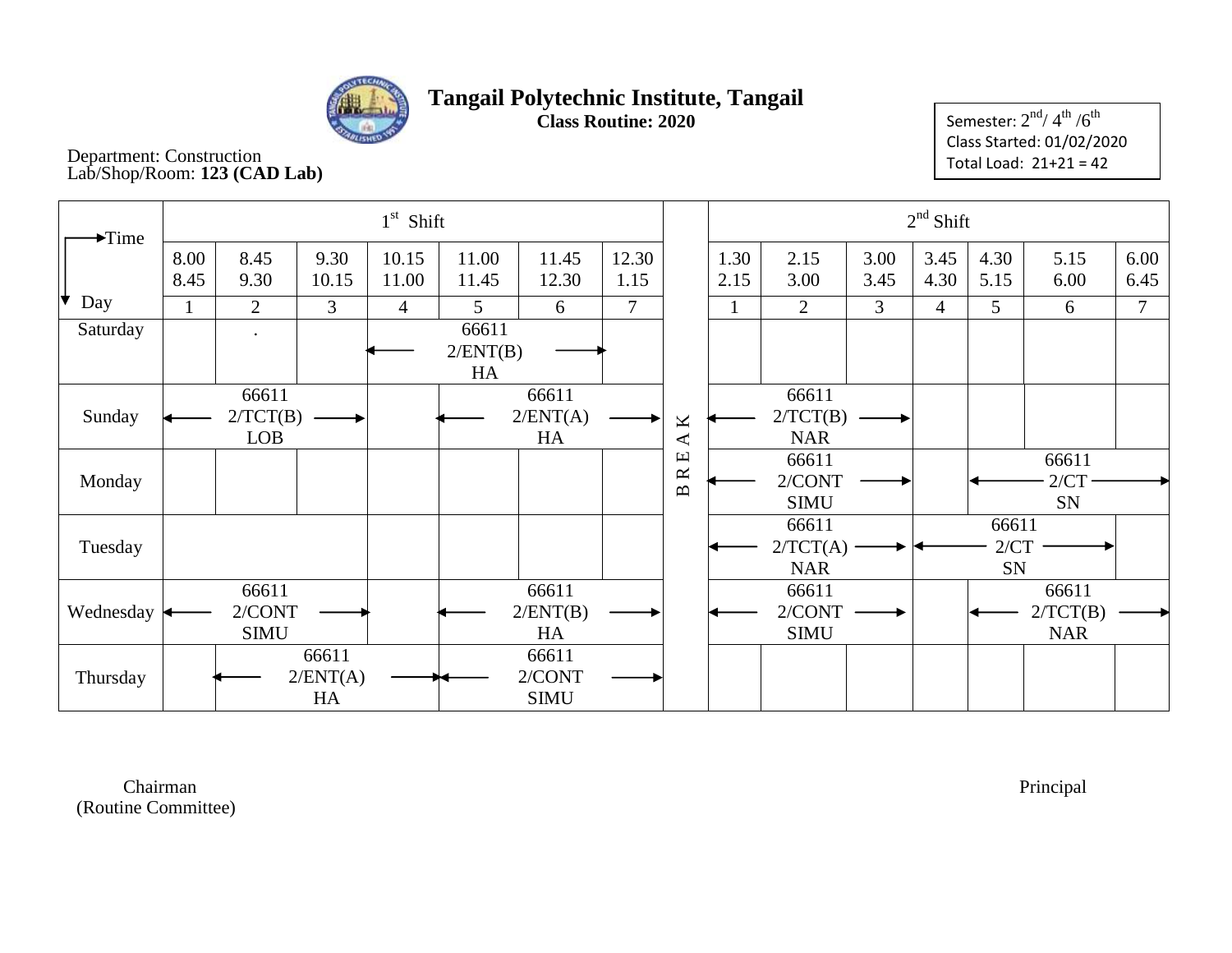

**Class Routine: 2020**

Department: Construction Lab/Shop/Room: **124 (HL+SL)**

Semester:  $2^{\rm nd}$ / $4^{\rm th}$  / $6^{\rm th}$ Class Started: 01/02/2020 Total Load:  $9+9 = 18$ 

| $\blacktriangleright$ Time |              |                       |               | $1st$ Shift    |                |                              |                |                                                                            |              |              |              | $2nd$ Shift  |                       |                                           |                |
|----------------------------|--------------|-----------------------|---------------|----------------|----------------|------------------------------|----------------|----------------------------------------------------------------------------|--------------|--------------|--------------|--------------|-----------------------|-------------------------------------------|----------------|
| ▼<br>Day                   | 8.00<br>8.45 | 8.45<br>9.30          | 9.30<br>10.15 | 10.15<br>11.00 | 11.00<br>11.45 | 11.45<br>12.30               | 12.30<br>1.15  |                                                                            | 1.30<br>2.15 | 2.15<br>3.00 | 3.00<br>3.45 | 3.45<br>4.30 | 4.30<br>5.15          | 5.15<br>6.00                              | 6.00<br>6.45   |
|                            | 1            | $\overline{2}$        | 3             | $\overline{4}$ | 5              | 6                            | $\overline{7}$ |                                                                            |              | 2            | 3            | 4            | 5                     | 6                                         | $\overline{7}$ |
| Saturday                   |              | $\bullet$             |               |                |                | 66465<br>6/CONT<br>AM        |                |                                                                            |              |              |              |              | 66465<br>6/CONT<br>AM |                                           |                |
| Sunday                     |              |                       |               |                |                |                              |                | $\mathbf{\underline{K}}$<br>$\blacktriangleleft$                           |              |              |              |              |                       |                                           |                |
| Monday                     |              |                       |               |                |                |                              |                | $\hfill \square$<br>$\approx$<br>$\mathbf{\underline{\underline{\alpha}}}$ |              |              |              |              |                       | 68844<br>4/CONT<br>MH                     |                |
| Tuesday                    |              |                       |               |                |                |                              |                |                                                                            |              |              |              |              |                       | 66445<br>4/CONT<br>$\mathbf{A}\mathbf{M}$ |                |
| Wednesday                  |              | 66445<br>4/CONT<br>AM |               |                |                |                              |                |                                                                            |              |              |              |              |                       |                                           |                |
| Thursday                   |              |                       |               |                |                | 68844<br>4/CONT<br><b>SS</b> |                |                                                                            |              |              |              |              |                       |                                           |                |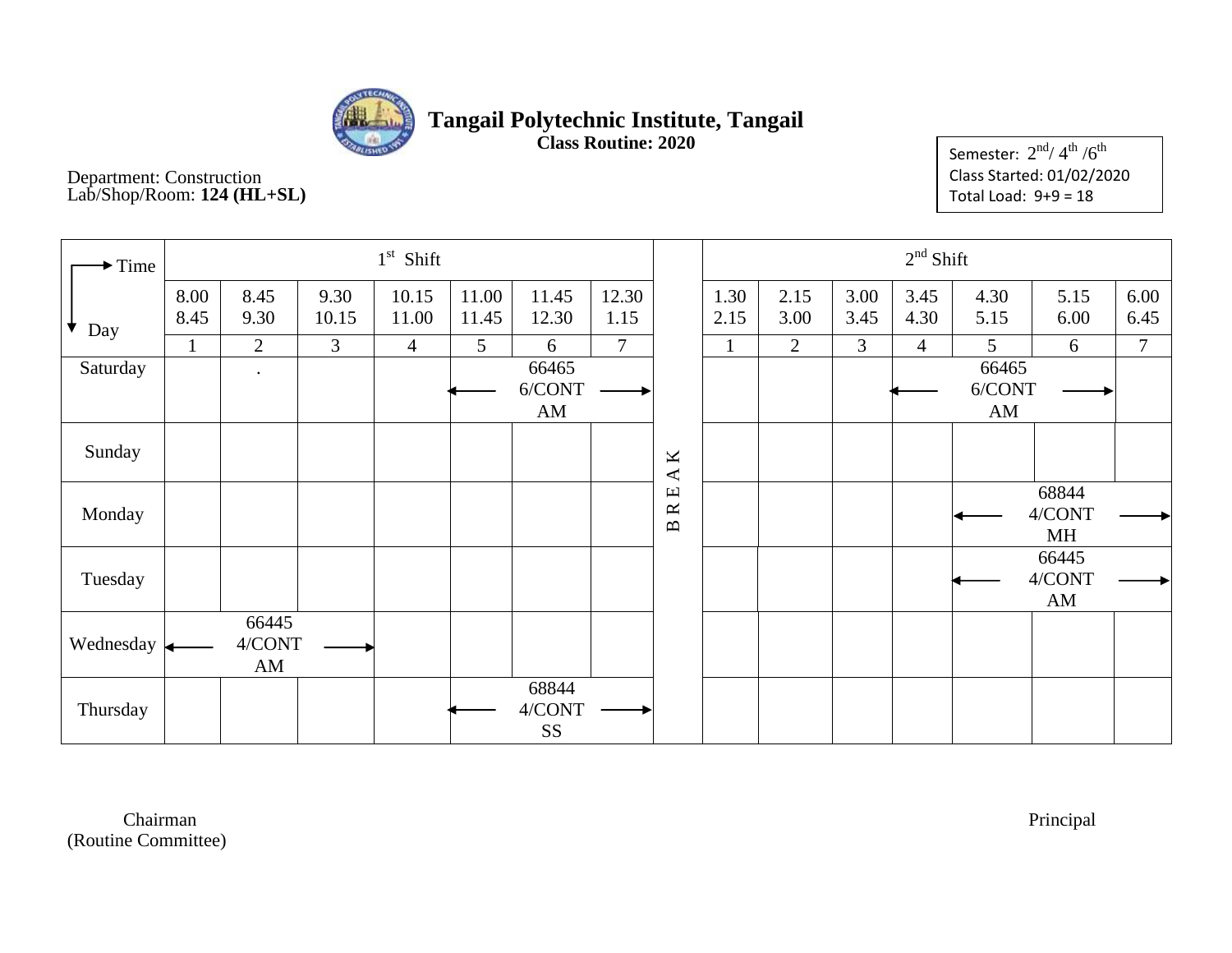

Semester: 2<sup>nd</sup>/4<sup>th</sup>/6<sup>th</sup> Class Started: 01/02/2020 Total Load: 21+21 = 42

Department: Construction Lab/Shop/Room: **404 (Drafting Lab)**

| $\blacktriangleright$ Time |              |                       |                | $1st$ Shift    |                |                         |                |                                            |              |                              |                | $2nd$ Shift    |                |                            |                |
|----------------------------|--------------|-----------------------|----------------|----------------|----------------|-------------------------|----------------|--------------------------------------------|--------------|------------------------------|----------------|----------------|----------------|----------------------------|----------------|
| ₩<br>Day                   | 8.00<br>8.45 | 8.45<br>9.30          | 9.30<br>10.15  | 10.15<br>11.00 | 11.00<br>11.45 | 11.45<br>12.30          | 12.30<br>1.15  |                                            | 1.30<br>2.15 | 2.15<br>3.00                 | 3.00<br>3.45   | 3.45<br>4.30   | 4.30<br>5.15   | 5.15<br>6.00               | 6.00<br>6.45   |
|                            |              | $\overline{2}$        | $\overline{3}$ | $\overline{4}$ | $5^{\circ}$    | 6                       | $\overline{7}$ |                                            |              | $\overline{2}$               | $\mathfrak{Z}$ | $\overline{4}$ | 5 <sup>5</sup> | 6                          | $\overline{7}$ |
| Saturday                   |              |                       |                |                |                | 61011<br>2/TCT(B)<br>NZ |                |                                            |              | 68841<br>4/CONT<br><b>MK</b> |                |                |                |                            |                |
| Sunday                     |              |                       |                |                |                | 67021<br>2/MT<br>AR     |                | Κ<br>$\blacktriangleleft$                  |              | 61011<br>2/TCT(A)<br>NZ      |                |                |                | 67021<br>2/MT<br><b>AR</b> |                |
| Monday                     |              | 68841<br>4/CONT<br>MK |                |                |                |                         |                | $\mathbf \Xi$<br>$\approx$<br>$\mathbf{p}$ |              | 61011<br>2/TCT(B)<br>NZ      |                |                |                | 67021<br>2/MT<br>AR        |                |
| Tuesday                    |              |                       |                |                |                | 61011<br>2/TCT(B)<br>NZ |                |                                            |              |                              |                |                |                | 61011<br>2/TCT(B)<br>NZ    |                |
| Wednesday                  |              | 67021<br>2/MT<br>AR   |                |                |                | 61011<br>2/TCT(A)<br>NZ |                |                                            |              |                              |                |                |                | 61011<br>2/TCT(A)<br>NZ    |                |
| Thursday                   |              |                       |                |                |                | 61011<br>2/TCT(A)<br>NZ |                |                                            |              |                              |                |                |                |                            |                |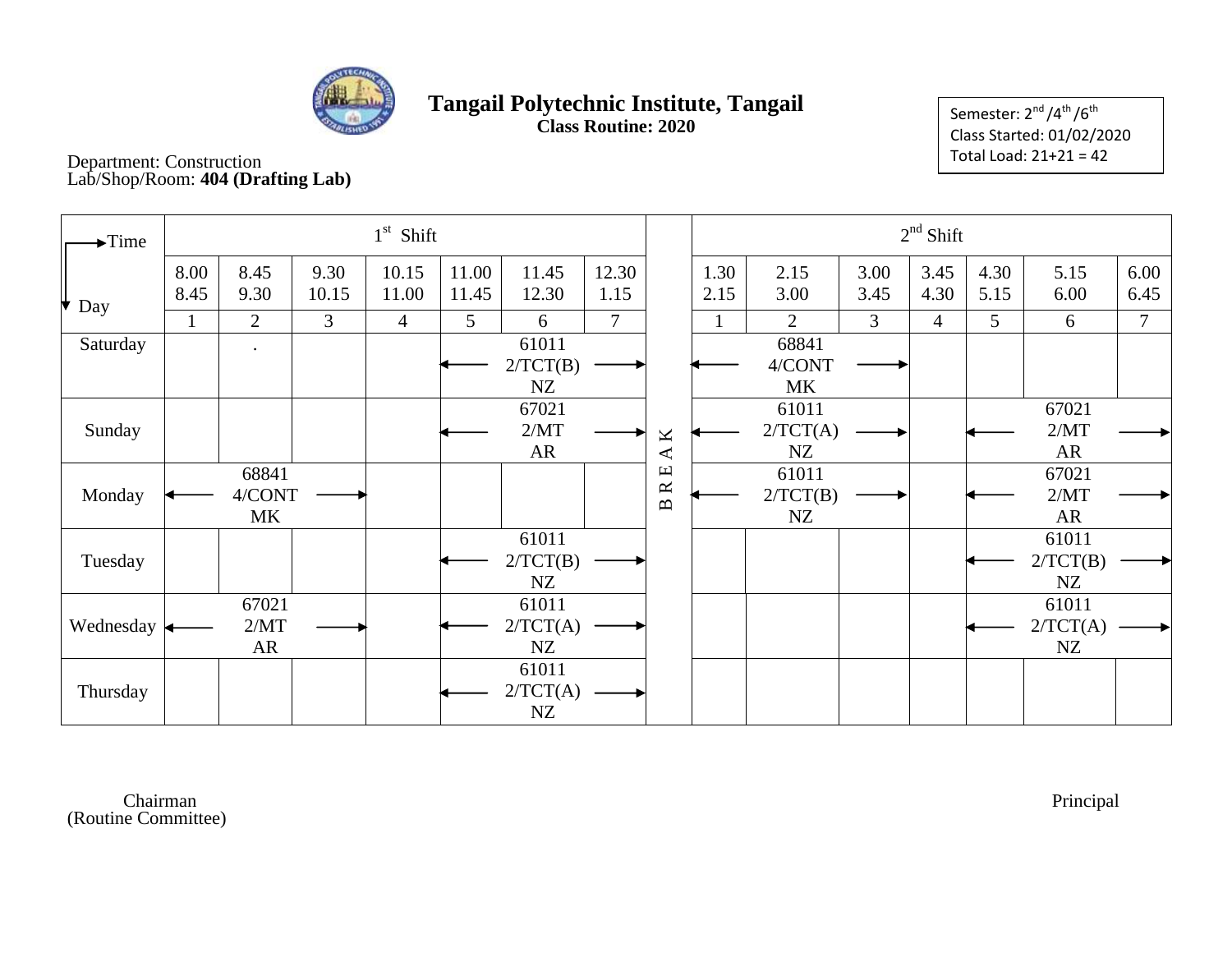

Department: Construction Lab/Shop/Room: **119** (**Class Room**)

Semester:  $2^{\rm nd}$ / $4^{\rm th}$  / $6^{\rm th}$ Class Started: 01/02/2020 Total Load: 21+21 = 42

| $\rightarrow$ Time |                               |                              |                               | $1st$ Shift                   |                              |                              |                                            |        |                              |                              | $2nd$ Shift                  |                              |                              |                              |              |
|--------------------|-------------------------------|------------------------------|-------------------------------|-------------------------------|------------------------------|------------------------------|--------------------------------------------|--------|------------------------------|------------------------------|------------------------------|------------------------------|------------------------------|------------------------------|--------------|
| Day                | 8.00<br>8.45                  | 8.45<br>9.30                 | 9.30<br>10.15                 | 10.15<br>11.00                | 11.00<br>11.45               | 11.45<br>12.30               | 12.30<br>1.15                              |        | 1.30<br>2.15                 | 2.15<br>3.00                 | 3.00<br>3.45                 | 3.45<br>4.30                 | 4.30<br>5.15                 | 5.15<br>6.00                 | 6.00<br>6.45 |
|                    |                               | $\overline{2}$               | 3                             | $\overline{4}$                | 5                            | 6                            | 7                                          |        |                              | $\overline{2}$               | 3                            | $\overline{4}$               | 5                            | 6                            | 7            |
| Saturday           |                               |                              | 69054<br>6/CONT<br><b>SK</b>  | 65852<br>6/CONT<br><b>FP</b>  |                              |                              |                                            |        |                              | 69054<br>6/CONT<br><b>SK</b> | 65852<br>6/CONT<br><b>FP</b> |                              |                              |                              |              |
| Sunday             |                               | 68861<br>6/CONT<br><b>MH</b> | 68862<br>6/CONT<br><b>MKH</b> |                               |                              |                              |                                            | K<br>◀ |                              |                              |                              |                              | 68862<br>6/CONT<br><b>MK</b> | 66462<br>6/CONT<br>AM        |              |
| Monday             | 68862<br>6/CONT<br><b>MKH</b> |                              | 66462<br>6/CONT<br>AM         | 68861<br>6/CONT<br><b>MH</b>  | 66463<br>6/CONT<br>MH        |                              | $\mathbf \mu$<br>$\approx$<br>$\mathbf{p}$ |        | 66463<br>6/CONT<br><b>MH</b> | 66461<br>6/CONT<br>MH        |                              |                              |                              |                              |              |
| Tuesday            |                               | 66465<br>6/CONT<br>AM        | 66462<br>6/CONT<br>AM         | 68862<br>6/CONT<br><b>MKH</b> | 66463<br>6/CONT<br><b>MH</b> |                              |                                            |        |                              | 66462<br>6/CONT<br>AM        | 66465<br>6/CONT<br>AM        | 68862<br>6/CONT<br><b>MK</b> |                              | 68861<br>6/CONT<br><b>MH</b> |              |
| Wednesday          |                               |                              | 68862<br>6/CONT<br><b>MKH</b> | 66465<br>6/CONT<br>AM         |                              | 68861<br>6/CONT<br><b>MH</b> |                                            |        |                              | 66465<br>6/CONT<br>AM        | 68862<br>6/CONT<br><b>MK</b> | 66463<br>6/CONT<br><b>MH</b> | 66461<br>6/CONT<br><b>MH</b> |                              |              |
| Thursday           |                               |                              |                               | 69054<br>6/CONT<br><b>SK</b>  | 65852<br>6/CONT<br><b>FP</b> |                              |                                            |        |                              | 69054<br>6/CONT<br><b>SK</b> | 65852<br>6/CONT<br><b>FP</b> |                              | 68862<br>6/CONT<br><b>MK</b> |                              |              |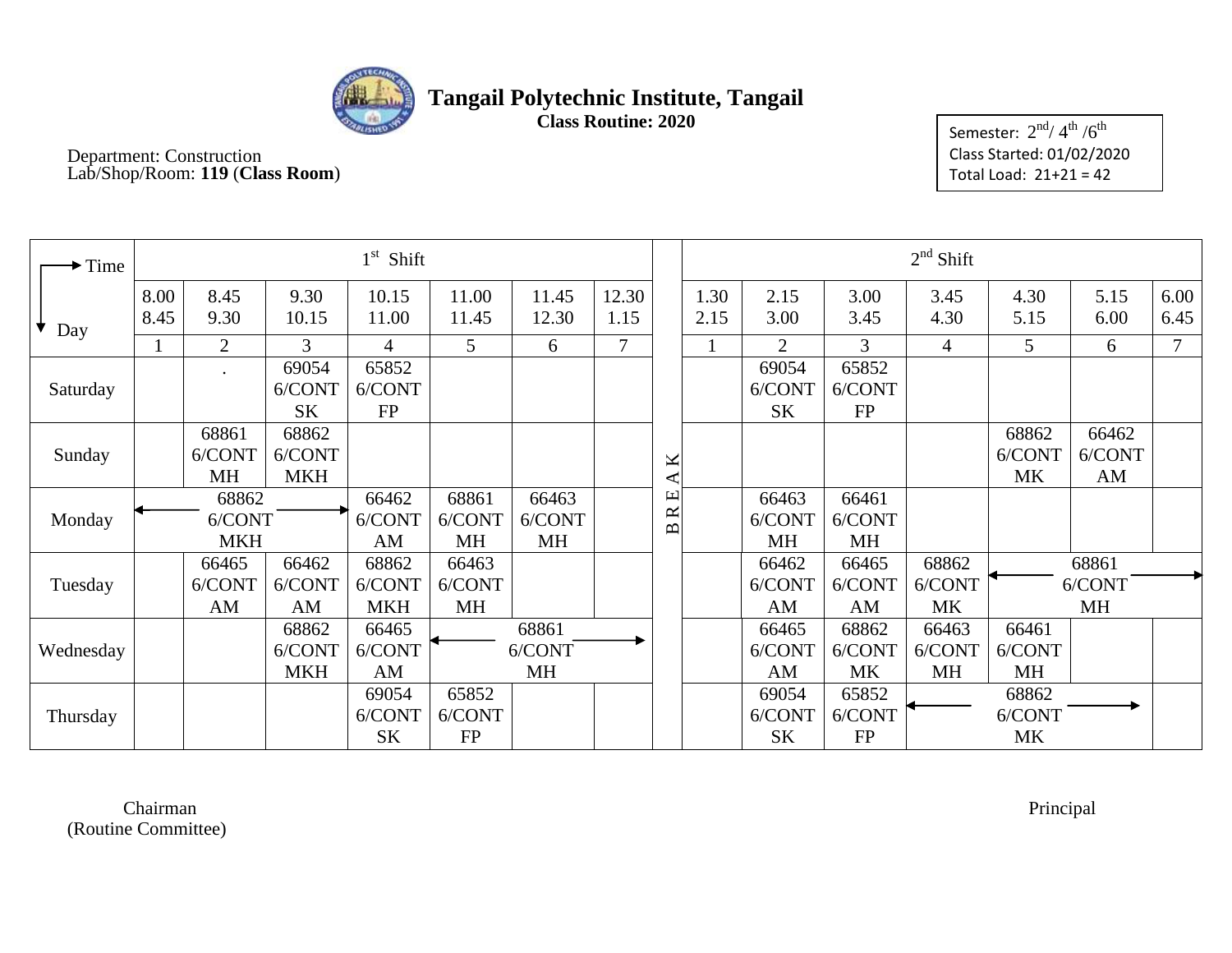

**Class Routine: 2020**

Semester:  $2^{\rm nd}$ / $4^{\rm th}$  / $6^{\rm th}$ Class Started: 01/02/2020 Total Load: 17+17 = 34

#### Department: Construction Lab/Shop/Room: **121** (**Class Room**)

| $\blacktriangleright$ Time |              |                       |                              | $1st$ Shift                   |                              |                              |               |                          |                       |                               | $2nd$ Shift                   |                              |              |              |              |
|----------------------------|--------------|-----------------------|------------------------------|-------------------------------|------------------------------|------------------------------|---------------|--------------------------|-----------------------|-------------------------------|-------------------------------|------------------------------|--------------|--------------|--------------|
| Day                        | 8.00<br>8.45 | 8.45<br>9.30          | 9.30<br>10.15                | 10.15<br>11.00                | 11.00<br>11.45               | 11.45<br>12.30               | 12.30<br>1.15 |                          | 1.30<br>2.15          | 2.15<br>3.00                  | 3.00<br>3.45                  | 3.45<br>4.30                 | 4.30<br>5.15 | 5.15<br>6.00 | 6.00<br>6.45 |
|                            |              | $\overline{2}$        | 3                            | $\overline{4}$                | 5                            | 6                            | $\tau$        |                          |                       | $\overline{2}$                | $\overline{3}$                | 4                            | 5            | 6            | $\mathbf{r}$ |
| Saturday                   |              |                       | 68843<br>4/CONT<br>MK        |                               | 65841<br>4/CONT<br>FP        |                              |               |                          |                       |                               |                               | 65841<br>4/CONT<br><b>FP</b> |              |              |              |
| Sunday                     |              |                       | 66445<br>4/CONT<br>AM        | 68841<br>4/CONT<br><b>MK</b>  |                              |                              |               | K<br>⋖                   |                       | 68843<br>4/CONT<br>MK         | 68842<br>4/CONT<br><b>SS</b>  | 66445<br>4/CONT<br>AM        |              |              |              |
| Monday                     |              |                       |                              | 66441<br>4/CONT<br><b>MKH</b> | 66445<br>4/CONT<br>AM        | 68844<br>4/CONT<br><b>SS</b> |               | R E<br>$\mathbf{\Omega}$ |                       | 66441<br>4/CONT<br><b>MKH</b> | 68841<br>4/CONT<br>MK         | 68842<br>4/CONT<br><b>SS</b> |              |              |              |
| Tuesday                    |              |                       | 68842<br>4/CONT<br><b>SS</b> | 68843<br>4/CONT<br><b>MK</b>  |                              |                              |               |                          |                       | 68842<br>4/CONT<br><b>SS</b>  | 66441<br>4/CONT<br><b>MKH</b> | 68844<br>4/CONT<br>MH        |              |              |              |
| Wednesday                  |              |                       |                              | 66441<br>4/CONT<br><b>MKH</b> | 68842<br>4/CONT<br><b>SS</b> | 68844<br>4/CONT<br><b>SS</b> |               |                          | 66445<br>4/CONT<br>AM | 68843<br>4/CONT<br>MK         | 68844<br>4/CONT<br><b>MH</b>  |                              |              |              |              |
| Thursday                   |              | 68843<br>4/CONT<br>MK | 65841<br>4/CONT<br>FP        | 68842<br>4/CONT<br><b>SS</b>  |                              |                              |               |                          |                       | 68843<br>4/CONT<br>MK         |                               | 65841<br>4/CONT<br><b>FP</b> |              |              |              |